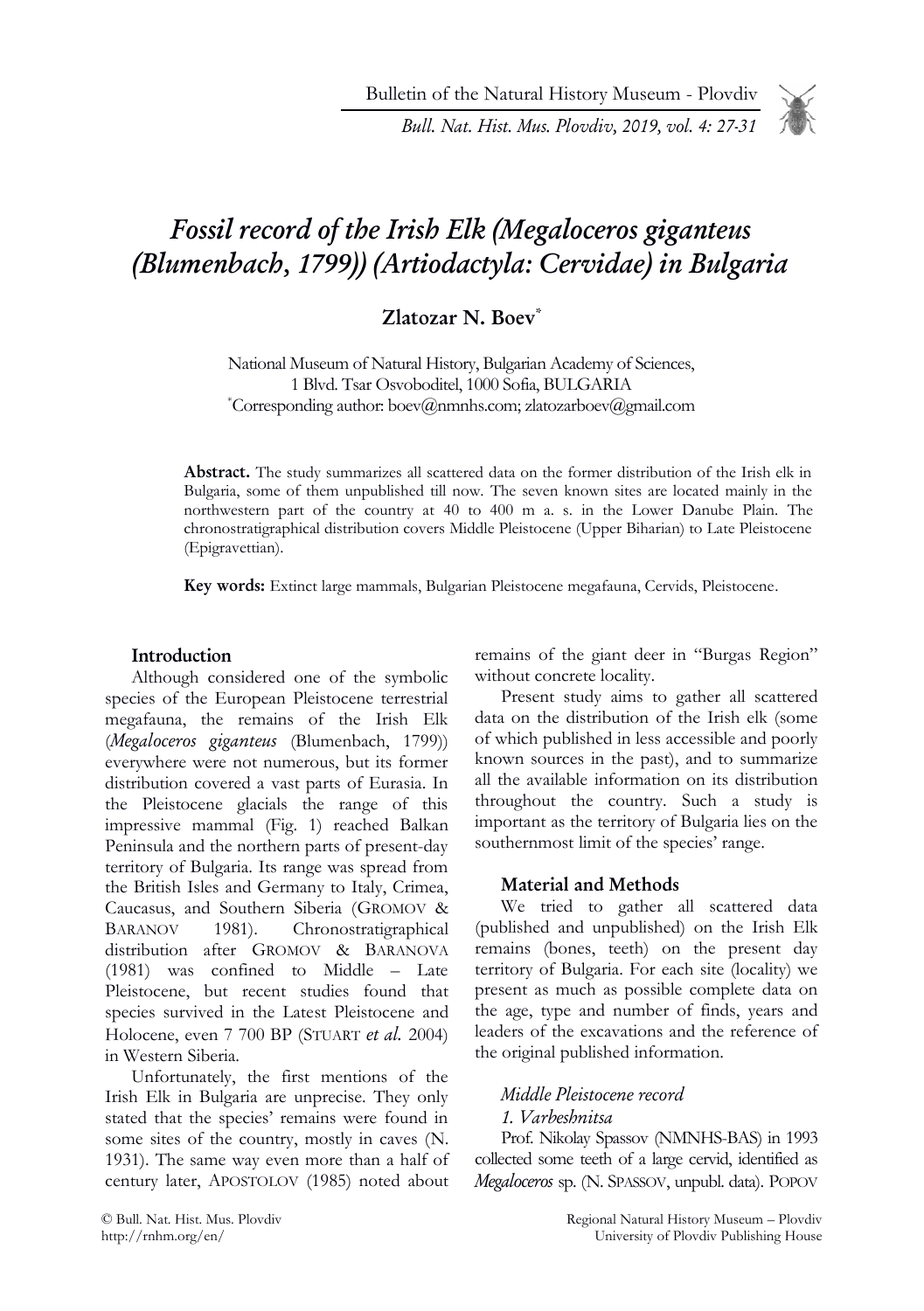(1988) dated this locality, based on micromammalian fauna as Middle Pleistocene - upper part of Nagyharsanyhegy phase of Upper Biharian.

# Late Pleistocene record 2. Kozarnika Cave

GUADELLI et al. (1999, 2005), FERNANDEZ (2009) and SIRAKOV et al. (2010) reported on 6 species' finds, collected in the cave. They were dated 26 000 BP. (Table 1).

#### 3. Mishin Kamik Cave

This is the newest site of Megaloceros, uncovered in 2015. The unspecified finds are listed as Megaloceros sp. (GUROVA et al., 2016). The site is located in the region of some of the previous sites of the Irish Elk and once again confirms it distribution in the north-western part of the country. One of the species bone remains (an astragalus) was split longitudinally by man (GUROVA et al., 2017).

#### 4. Muselievo

The only find was excavated in 1977 in a landslide on the right bank of the Osam River in the Vamata locality (SPASSOV, 1982) near Muselievo village (Pleven Region) (Fig. 1).

several single teeth and a metacarpus" (p. 108). The author concluded that all they could not belong to Cervus elaphus Linnaeus, 1758 and Rangifer tarandus (Linnaeus, 1758) and suggests Cervus euryceros (i. e. Megaloceros euryceros Aldrovandi-Brookes, 1827) because of their larger dimensions.

LAVILLE et al. (1994) and BERON et al. (2006) listed Irish Elk among the fossils form the cave without reference and more concrete data. GUADELLI & DELPECH (2000) identified 3 finds (metatarsus, metacarpus and os capitotrapezoides) as "Megaloceros sp./Alces".

## 7. Bacho Kiro Cave

BERON *et al.* (2006) listed Irish Elk among the fossils form the cave without any reference or more concrete data. Indeed, GARROD et al. (1939) reported the finding of Cervus euryceros, that is, M. giganteus, from the archaeological excavations in 1938 at the Bacho Kiro cave by a team of an American expedition. The remains are several teeth and a fragment of the right mandible.

KOWALSKI et al. (1982) report on 12 finds of the Irish Elk of 4 layers from the Late Pleistocene deposits of the cave, among them a maxilla with complete left tooth-row (PS-M3) and incomplete right row (P3-M3).



**Fig. 1.** Megaloceros giganteus – a reconstruction. Drawing: Zlatozar Z. Boev.

## 5. Magura Cave

IVANOVA et al. (2016) published data on 2 bone fragments (metapodial and maxillar) from lyaers 25 and 4 respectively, i. e. Over 50 200 BP and  $32,750 \pm 500$  BP.

## 6. Temnata Doupka Cave

POPOV (1931) found "several fragments of antlers, maxillar and mandibular fragments,



Fig. 2. Megaloceros giganteus – partial skull with antlers. Late Pleistocene, Muselievo. Exhibition of the National Museum of Natural History, BAS, 27.07.2019. Photo: Z. Boev.

## Discussion and Conclusions

The finds of the Irish Elk from Bulgaria proved the species occurrence in the Middle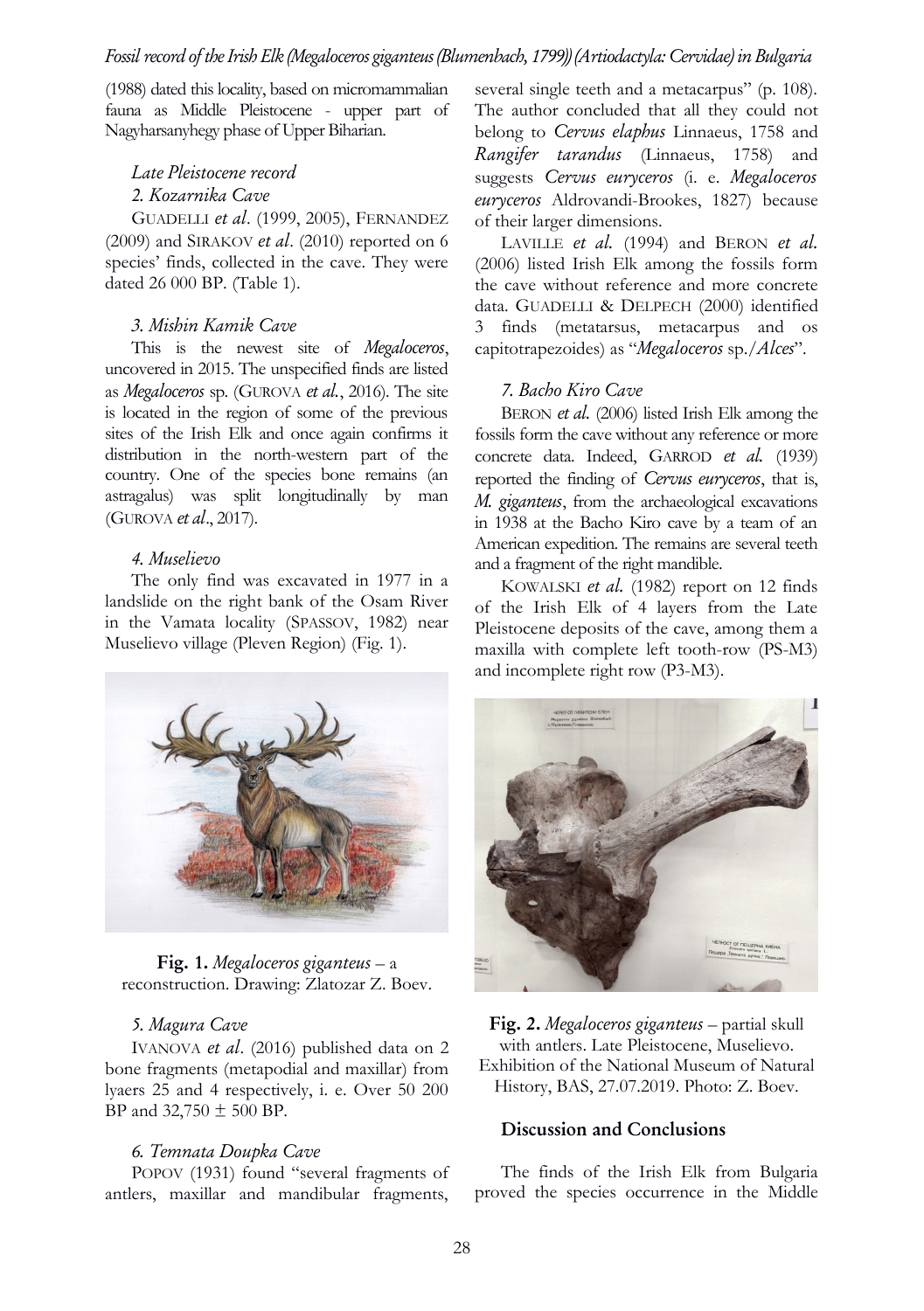and the late Pleistocene throughout the country. Our data confirmed its distribution only in the Lower Danube Plain and the Fore-Balkan in the Northern Bulgaria. No records are found south of the Balkan Range (Stara Planina Mountain) (Fig. 3). As seen, most of the species' localities are concentrated in the north-western quarter of the country.

The altitudinal distribution of the species in Bulgaria is 40 to 400 m a. s. l., i. e. lowland plains and lower hilly terrains. At the periphery of its range, in Bulgaria the Irish Elk roamed across the vast openland mostly plain landscape.

The chronostratigraphical distribution covers Middle Pleistocene (Upper Biharian) to Late Pleistocene (Epigravettian), i. e. 1.0 – 0.08 Ma.



Fig. 3. Distribution of Megaloceros giganteus in Bulgaria after its fossil record: Middle Pleistocene: Varbesnitsa (1); Late Pleistocene: Kozarnika (Suhi Pech) Cave (2); Mishin Lamik Cave (3); Temnata Dupka Cave (4); Magura Cave (5); Muselievo (6); Bacho Kiro Cave (7).

Table 1. Localities, finds and age of the fossil record of the Irish Elk in Bulgaria.

|           | Locality                        | Altitude                                   |                 |                                                                                    | Type and number of                     | Years and                                             |                                                                                                  |
|-----------|---------------------------------|--------------------------------------------|-----------------|------------------------------------------------------------------------------------|----------------------------------------|-------------------------------------------------------|--------------------------------------------------------------------------------------------------|
| <b>No</b> |                                 | Province                                   | a. s. l.<br>(m) | Age                                                                                | finds                                  | leaders of                                            | Reference                                                                                        |
|           |                                 |                                            |                 |                                                                                    |                                        | excavations                                           |                                                                                                  |
|           | Varbesnitsa                     | Near                                       | 370             | Middle                                                                             | several teeth                          | Nikolay                                               | POPOV (1988);                                                                                    |
|           |                                 | Varbeshnitsa                               |                 | Pleistocene -                                                                      |                                        | Spassov,                                              | N. SPASSOV                                                                                       |
|           |                                 | v. (Vratsa P.)                             |                 | Upper Biharian                                                                     |                                        | 1993                                                  | (unpubl. data)                                                                                   |
| 2.        | Kozamika<br>(Suhi Pech)<br>Cave | Near town of<br>Belogradchik<br>(Vidin P.) | 375             | Late Pleistocene, 1<br>MNQ 18-26<br>(end of Saalian,<br>Eemian and<br>Weischelian) | metatarsus dist.,<br>unspecified finds | 5 Nikolay<br>Sirakov, J.-L.<br>Guadelli,<br>1996-2005 | GUADELLI et<br>al. (1999,<br>$2005$ ;<br><b>FERNANDEZ</b><br>(2009);<br>SIRAKOV et al.<br>(2010) |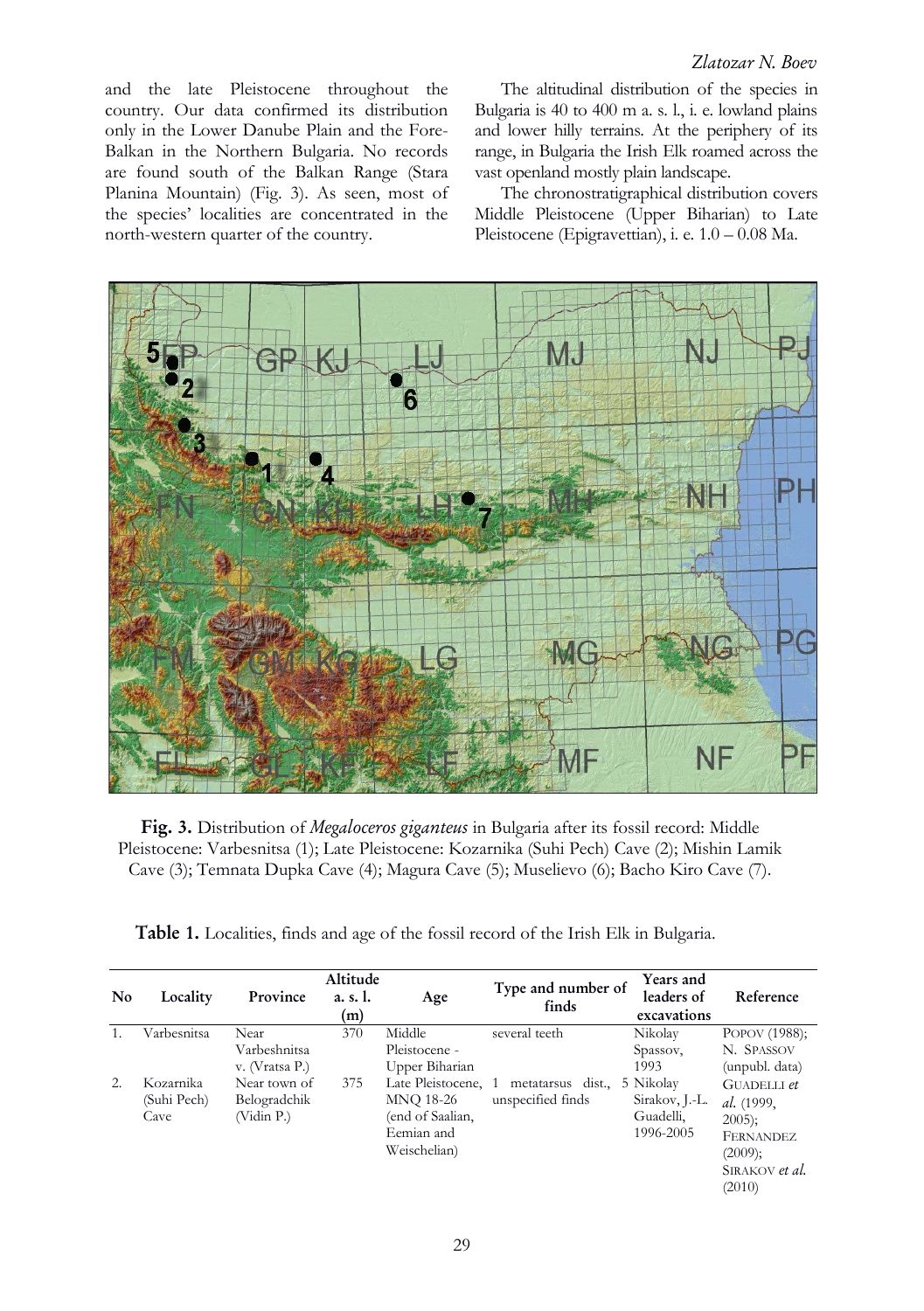Fossil record of the Irish Elk (Megaloceros giganteus (Blumenbach, 1799)) (Artiodactyla: Cervidae) in Bulgaria

| 3. | Mishin Kamik Near Gorna<br>Cave | Luka village<br>(Montana P.)             | 400 | $135000 -$<br>85 000 Late<br>Pleistocene                                              | 1 astragalus;<br>unspecified finds                                                                                                                                                                                                                                                                                                   | 2015-2018                                          | GUROVA et al.<br>(2016, 2017,<br>2018                                           |
|----|---------------------------------|------------------------------------------|-----|---------------------------------------------------------------------------------------|--------------------------------------------------------------------------------------------------------------------------------------------------------------------------------------------------------------------------------------------------------------------------------------------------------------------------------------|----------------------------------------------------|---------------------------------------------------------------------------------|
| 4. | Temnata<br>Dupka Cave           | Near<br>Karlukovo v.<br>(Lovech P.)      | 250 | Late Pleistocene,<br>Epigravettian,<br>(31900-13600 B.<br>P.)                         | several fragments of<br>antlers, maxillar and<br>mandibular fragments,<br>several single teeth, 1<br>metacarpus                                                                                                                                                                                                                      | Rafail Popov,<br>1938;<br>Nikolay<br>Sirakov, 1982 | POPOV (1931);<br>POPOV (1994);<br>LAVILLE<br>(1994);<br>BERON et al.<br>(2006); |
| 5. | Magura Cave                     | Near Rabisha<br>v., (Vidin P.)           | 371 | Late Pleistocene,<br>over 50 200 BP<br>and 32,750 $\pm$<br>500 BP                     | 1 metapode fragment,<br>1 maxilla fragment                                                                                                                                                                                                                                                                                           | Stefka<br>Ivanova,<br>2011-2012                    | IVANOVA et al.<br>(2016)                                                        |
| 6. | Muselievo                       | Near<br>Muselievo v.<br>(Pleven P.)      | 40  | Late Pleistocene                                                                      | 1 cranial fragment with 1977<br>left antler                                                                                                                                                                                                                                                                                          |                                                    | <b>SPASSOV</b><br>(1982)                                                        |
| 7. | Bacho Kiro<br>Cave              | Near town of<br>Dryanovo<br>(Gabrovo P.) | 335 | Late Pleistocene,<br>Middle to Late<br>Paleolithic,<br>$70000 - 20000$<br><b>B.P.</b> | $P^4$ , 2 M <sup>1</sup> or M <sup>2</sup> ;<br>fragment of $M_1$ or $M_2$ ;<br>$P^4, M^1;$<br>maxilla with a full left<br>set of teeth $(P^3-M^3)$ and<br>an incomplete<br>right set $(P^3-M^3)$ ,<br>fragment of right<br>mandible with $M_1-M_2$ ,<br>$P^2$ , fragment of an<br>upper molar; $M_1$ or $M_2$ ,<br>$M^1$ or $M^2$ . | 1971-1975,<br>B. Ginter,<br>J. Kozlowski           | KOWALSKI &<br><b>NADACHOWSKI</b><br>(1982);<br>BERON et al.<br>(2006)           |

#### Acknowledgements

The author thanks Prof. Nikolay Spassov for the provided unpublished data on the finds from Varbeshnitsa.

#### References

- APOSTOLOV A. 1985. Fossil mammals from Burgas Region. Priroda i znanie, 10: 12- 14. (in Bulgarian).
- BERON P., DAALIEV, T., JALOV, A. 2006. Caves and Speleology in Bulgaria. Pensoft Publishers, Sofia, 507 pp.
- DELPECH F., GUADELLI J.-L. 1992. Les grandes Mammiferes gravettiens et aurignaciens de la grotte de Temnata. In: Kozlowski J. K., Laville H., Ginter B. (eds.), Temnata Cave. Excavations in Karlukovo Karst Area, Bulgaria, Vol. 1, Part. l, pp. 141-216.
- FERNANDEZ PH. 2009. Mammalian dynamics and palaeoecological analysis during the Pleistocene in Kozarnika Cave (Bulgaria). In: Gatsov, I. Guadelli, J.-L. (Ed.). Saxa Loquuntur, Collected Works Honoring Nikolay Sirakov's 65th anniversary. Avalon Publ. House, Sofia, pp. 59-73.
- GROMOV I., BARANOVA, G. (Eds.) 1981. Catalogue of the mammals of the USSR

(Pliocene – present). Nauka Publ. House, Leningrad, 456 p. (In Russian).

- GUADELLI J.-L., SIRAKOV N., IVANOVA ST., SIRAKOVA SV., ANASTASSOVA E., COURTAUD P., DIMITROVA I., DJABARSKA N., FERNANDEZ PH., FERRIER C., FONTUGNE M., GAMBIER D., GUADELLI A., IORDANOVA D., IORDANOVA N., KOVATCHEVA M., KRUMOV I., LEBLANC J.-CL., MALLYE J.- B., MARINSKA M., MITEVA V., POPOV V., SPASSOV R., TANEVA ST., TISTERAT-LABORDE N., TSANOVA TS. 2005. Une séquence du paléolithique inférieur au paléolithique récent dans les Balkans: la grotte Kozarnika à Orechets (Nord-Ouest de la Bulgarie). In: N. Molines, M.- H. Moncel & J.-L. Monnier. 2005, BAR, S 1364, pp. 87-103.
- GUADELLI J.-L., DELPECH, F. 2000. Les Grands Mammiferes du debut du paleolithique superieur a Temnata. In: Ginter, B., Koziowski, J. K., Guadelli, J.-L., Laville, H. (Eds.). Temnata Cave. Excavations in Karlukovo Karst Area, Bulgaria. Vol. 2 Part 1. Jagellonian University, Cracow, pp. 53-158.
- GUADELLI J.-L., DELPECHE, F., GUADELLI, A. MITEVA, V. 1999. Etude de la faune des